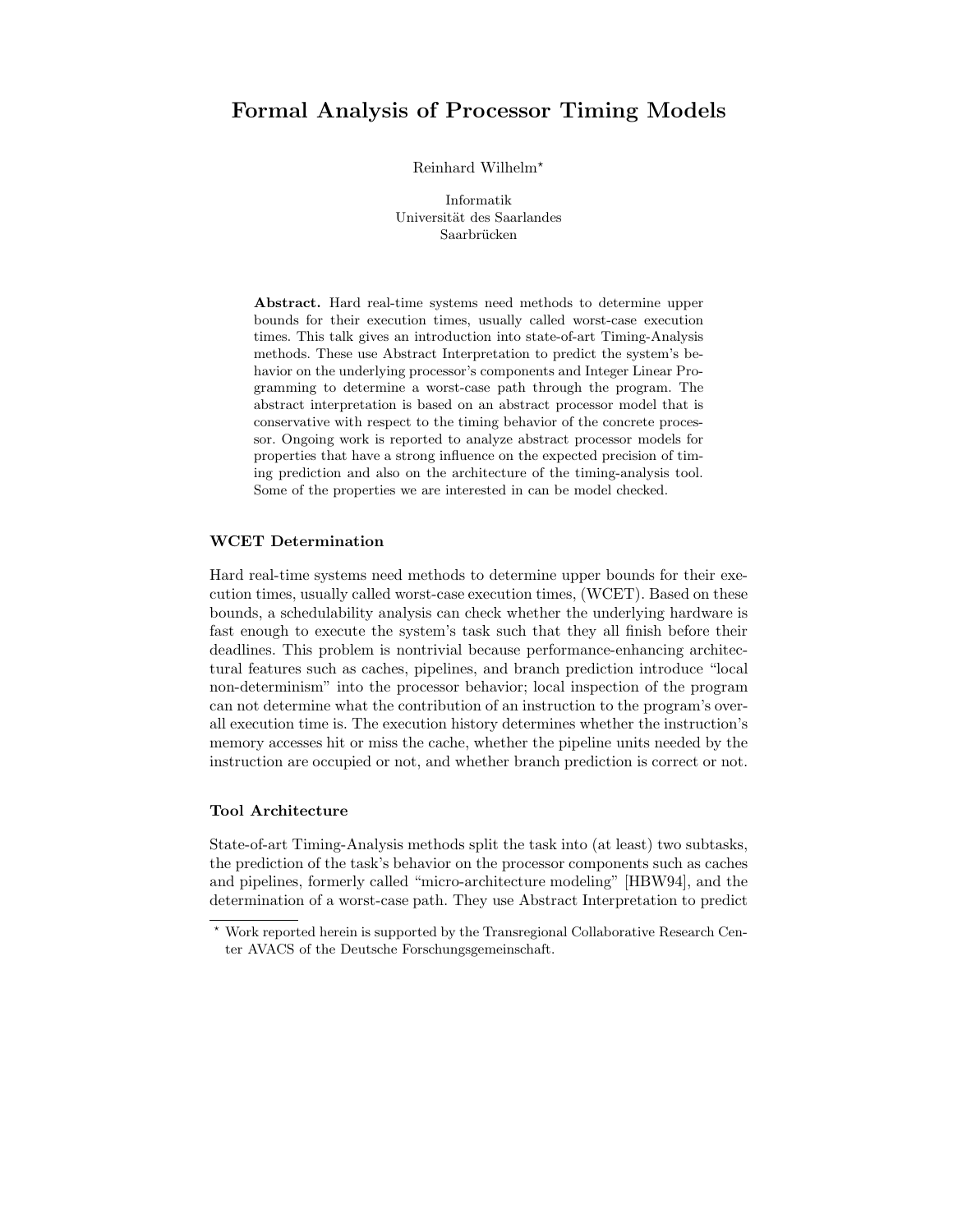the system's behavior on the underlying processor's components and Integer Linear Programming to determine a worst-case path through the program [LMW99]. A typical tool architecture is the one of aiT, the tool developed and marketed by AbsInt Angewandte Informatik in Saarbrücken, cf. Fig. 1.



**Fig. 1.** Architecture of the aiT WCET analysis tool

The articles [FHL+01,LTH02] report on WCET tool developments for complex processor architectures, namely the Motorola ColdFire 5307 and the Motorola PowerPC 755. These were the first fully covered complex processors.

#### **Timing Anomalies**

The architecture of WCET–tools and the precision of the results of WCET analyses strongly depend on the architecture of the employed processor [HLTW03]. Out-of-order execution and control speculation introduce interferences between processor components, e.g. caches, pipelines, and branch prediction units. These interferences forbid modular designs of WCET tools, which would execute the subtasks of WCET analysis consecutively. Instead, complex integrated designs are needed resulting in high demand for space and analysis time.

In the following, several such properties of processor architectures are described. They cause the processor to display what is called *Timing Anoma-*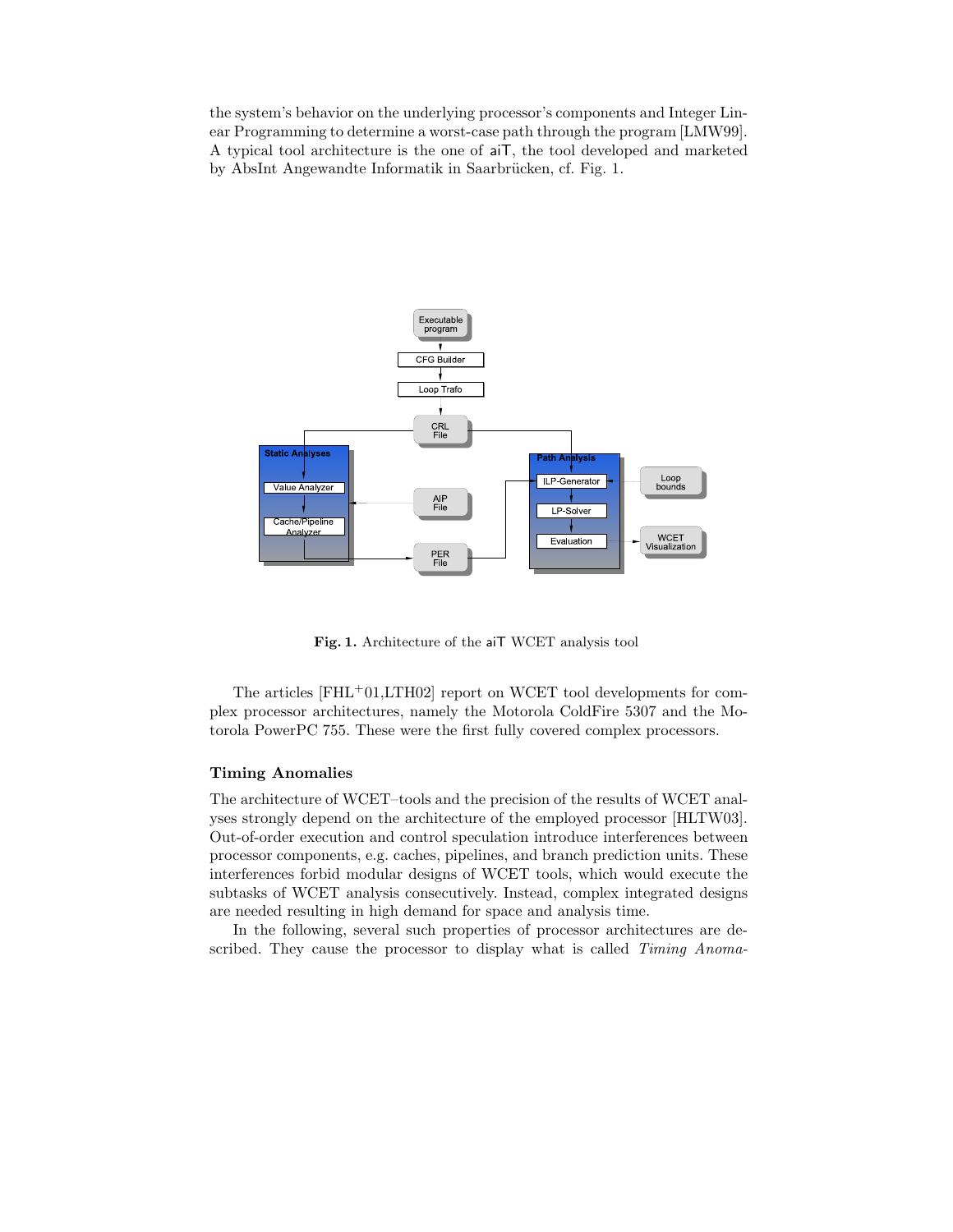*lies* [Lun02]. Timing anomalies are contra-intuitive influences of the (local) execution time of one instruction on the (global) execution time of the whole program. The interaction of several processor features can interact in such a way that a locally faster execution of an instruction can lead to a globally longer execution time of the whole program. This is only the first case of a timing anomaly. The general case is the following. Different assumption about the processor's execution state, e.g. the fact that the instruction is or is not in the instruction cache, will result in a difference  $\Delta T_1$  of the execution time of the instruction between these two cases. Either assumption may lead to a difference  $\Delta T$  of the global execution time compared to the other one. We say that a timing anomaly occurs if either

- $\Delta T_1$  < 0 i.e., the instruction executes faster, and
	- $\Delta T < \Delta T_1$ , the overall execution is accelerated by more than the acceleration of the instruction, or
	- $\Delta T > 0$ , the program runs longer than before.
- $\Delta T_1 > 0$  i.e., the instruction takes longer to execute, and
	- $\Delta T > \Delta T_1$  i.e., the overall execution is extended by more than the delay of the instruction, or
	- $\Delta T < 0$  i.e., the overall execution is the program takes less time to execute than before.

The case  $\Delta T_1 < 0 \wedge \Delta T > 0$  is a critical case for WCET analysis. It makes it impossible to use local worst case scenarios for WCET computation. This necessitates a conservative, i.e., upper approximation to the damages potentially caused by all cases or forces the analysis to follow all possible scenarios.

Unfortunately, as [LS99,Lun02] have observed, the worst case penalties imposed by a timing anomaly may not be bounded by an architecture-dependent, but program-independent constant, but may depend on the program size. This is the so-called *Domino Effect*. This domino effect was shown to exist for the Motorola PowerPC 755 in [Sch03].

#### **Formal Analysis of Processor Timing Models**

The abstract-interpretation-based timing analysis is based on abstract processor models that are conservative with respect to the timing behavior of the concrete processors. To prove this is a major endeavor to be undertaken in the Transregional Collaborative Research Center AVACS. Another line of research is the derivation of processor timing models from formal specifications in VHDL or Verilog.

We are currently applying formal analysis of timing models to check for relevant properties, e.g., use model checking to detect timing anomalies and domino effects or their absence, resp. Bounded model checking can be used to check for the existence of upper bounds on the damage done by one processor component onto the state of another one, e.g. the damage of a branch misprediction to the instruction cache by loading superfluous instructions. The bound can be computed from architectural parameters, such as the depth of the pipeline and the length of prefetch queues.